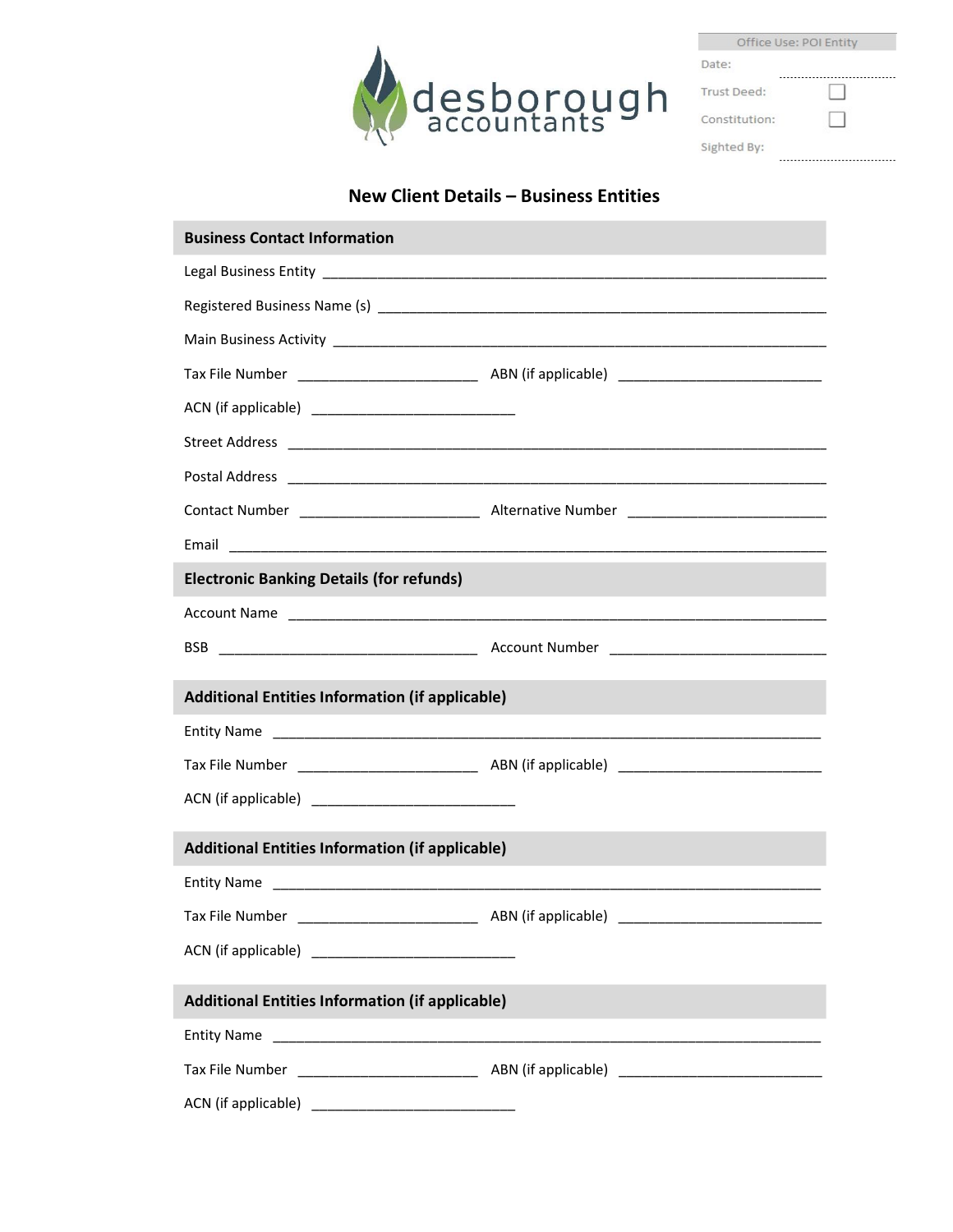| <b>ATO Registrations</b>                                   |                                                    |                                    |       |
|------------------------------------------------------------|----------------------------------------------------|------------------------------------|-------|
| Does your company employ staff?                            |                                                    | Yes                                | No    |
| If so, how many?                                           |                                                    |                                    |       |
| Is your company registered for GST?                        |                                                    | Yes                                | No    |
| Is your company registered for fuel tax credits?           |                                                    | Yes                                | No    |
| Is your company set up for Single Touch Payroll?           |                                                    | Yes                                | No    |
| <b>Bookkeeping Method</b>                                  |                                                    |                                    |       |
| <b>MYOB</b>                                                | Xero                                               | Quickbooks                         |       |
| Cashbook                                                   | Excel                                              | Other                              |       |
| Which of the following services can we assist you with?    |                                                    |                                    |       |
| <b>Business Activity Statements (BAS)</b>                  |                                                    | Prepare & Lodge Annual FBT Returns |       |
| <b>Annual Financial Statements</b>                         | Prepare & Lodge Annual Superannuation Fund Returns |                                    |       |
| Prepare & Lodge Tax Returns                                |                                                    | <b>Bookkeeping Services</b>        |       |
| Corporate Secretarial Services (ASIC)                      |                                                    |                                    | Other |
| <b>Previous Tax Return Information</b>                     |                                                    |                                    |       |
| Was last year's return prepared by a registered tax agent? |                                                    | Yes                                | No    |
|                                                            |                                                    |                                    |       |
| Address                                                    |                                                    |                                    |       |
| Details of Work Done                                       |                                                    |                                    |       |
| On behalf of the Business                                  |                                                    |                                    |       |
|                                                            |                                                    |                                    |       |
|                                                            |                                                    |                                    |       |
|                                                            |                                                    |                                    |       |
| <b>Client Contact Information (Individual 1)</b>           |                                                    |                                    |       |
|                                                            |                                                    |                                    |       |
| Have you changed your name since your last tax return?     |                                                    | Yes                                | No    |
|                                                            |                                                    |                                    |       |
|                                                            |                                                    |                                    |       |
|                                                            |                                                    |                                    |       |
|                                                            |                                                    |                                    |       |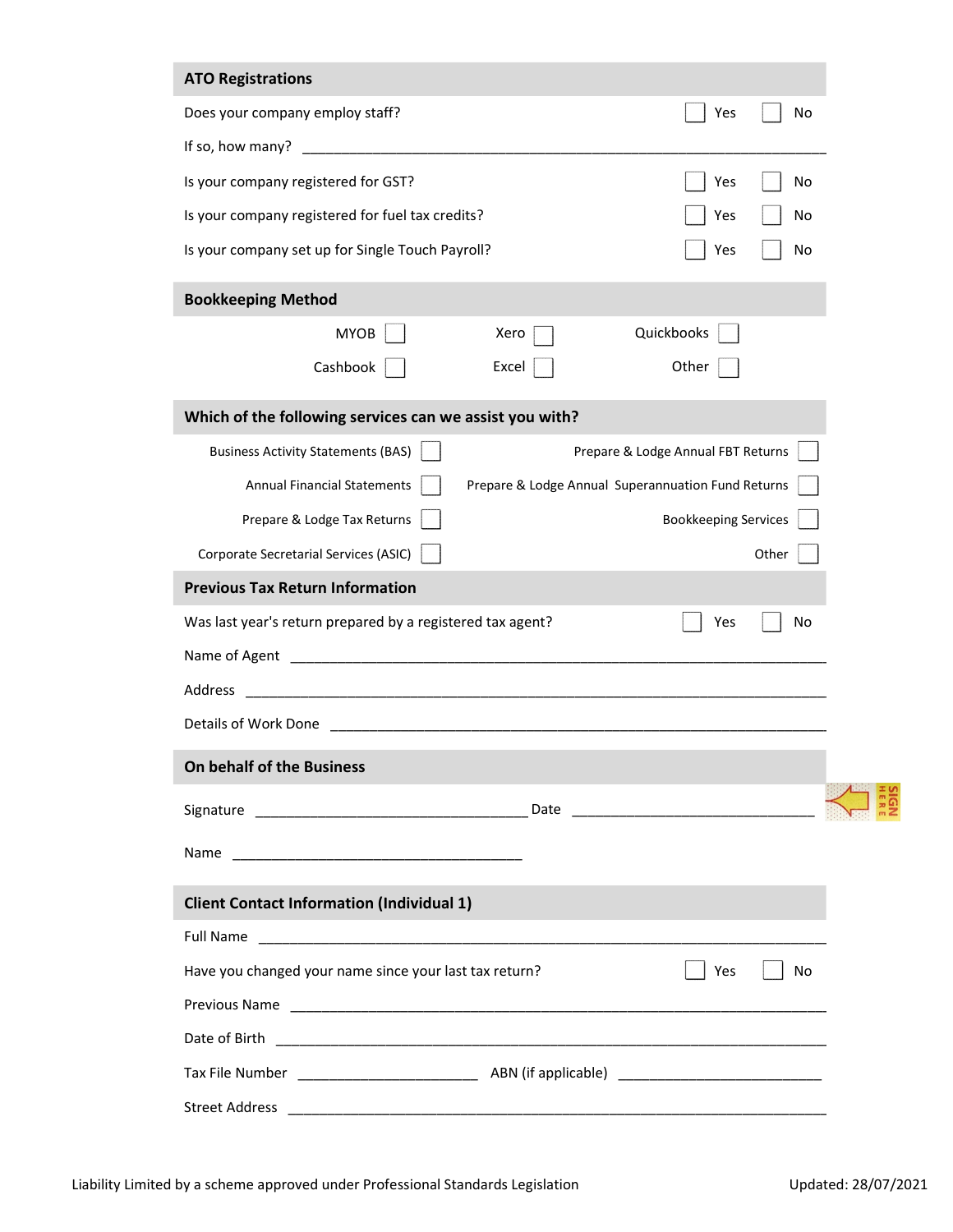| Have you changed your address since your last tax return? |                  |                                                        |                                                                                                                       | Yes          | No       |  |
|-----------------------------------------------------------|------------------|--------------------------------------------------------|-----------------------------------------------------------------------------------------------------------------------|--------------|----------|--|
|                                                           |                  |                                                        |                                                                                                                       |              |          |  |
|                                                           |                  |                                                        |                                                                                                                       |              |          |  |
|                                                           |                  |                                                        |                                                                                                                       |              |          |  |
| Relationship Status                                       |                  | Single                                                 | Married*                                                                                                              | De Facto*    |          |  |
|                                                           |                  |                                                        | Have you changed your relationship status since your last tax return?                                                 | Yes*         | No       |  |
| Do you have any dependants living with you?               |                  |                                                        |                                                                                                                       | Yes*         | No       |  |
| * Please complete details at the end of the form.         |                  |                                                        |                                                                                                                       |              |          |  |
| <b>Electronic Banking Details (for refunds)</b>           |                  |                                                        |                                                                                                                       |              |          |  |
|                                                           |                  |                                                        |                                                                                                                       |              |          |  |
| BSB.                                                      |                  |                                                        |                                                                                                                       |              |          |  |
|                                                           |                  |                                                        |                                                                                                                       |              |          |  |
|                                                           |                  |                                                        |                                                                                                                       |              |          |  |
|                                                           |                  |                                                        |                                                                                                                       |              |          |  |
|                                                           |                  | Office Use: POI                                        |                                                                                                                       |              |          |  |
|                                                           | Date:            | DL Pass BC Med Expiry:                                 | Sighted By:                                                                                                           |              |          |  |
|                                                           | Type:<br>Format: |                                                        | Orig Cert How: Pers Email Port                                                                                        |              |          |  |
| <b>Client Contact Information (Individual 2)</b>          |                  |                                                        |                                                                                                                       |              |          |  |
| <b>Full Name</b>                                          |                  |                                                        |                                                                                                                       |              |          |  |
|                                                           |                  | Have you changed your name since your last tax return? | <u> 1989 - Johann Harry Harry Harry Harry Harry Harry Harry Harry Harry Harry Harry Harry Harry Harry Harry Harry</u> | Yes          | No       |  |
| Previous Name                                             |                  |                                                        |                                                                                                                       |              |          |  |
| Date of Birth                                             |                  |                                                        |                                                                                                                       |              |          |  |
|                                                           |                  |                                                        |                                                                                                                       |              |          |  |
| <b>Street Address</b>                                     |                  |                                                        |                                                                                                                       |              |          |  |
| Have you changed your address since your last tax return? |                  |                                                        |                                                                                                                       | Yes          | No       |  |
|                                                           |                  |                                                        |                                                                                                                       |              |          |  |
|                                                           |                  |                                                        |                                                                                                                       |              |          |  |
| Email                                                     |                  |                                                        |                                                                                                                       |              |          |  |
|                                                           |                  |                                                        |                                                                                                                       |              |          |  |
| <b>Relationship Status</b>                                |                  | Single                                                 | Married*                                                                                                              | De Facto*    |          |  |
|                                                           |                  |                                                        |                                                                                                                       |              |          |  |
| Do you have any dependants living with you?               |                  |                                                        | Have you changed your relationship status since your last tax return?                                                 | Yes*<br>Yes* | No<br>No |  |
| * Please complete details at the end of the form.         |                  |                                                        |                                                                                                                       |              |          |  |